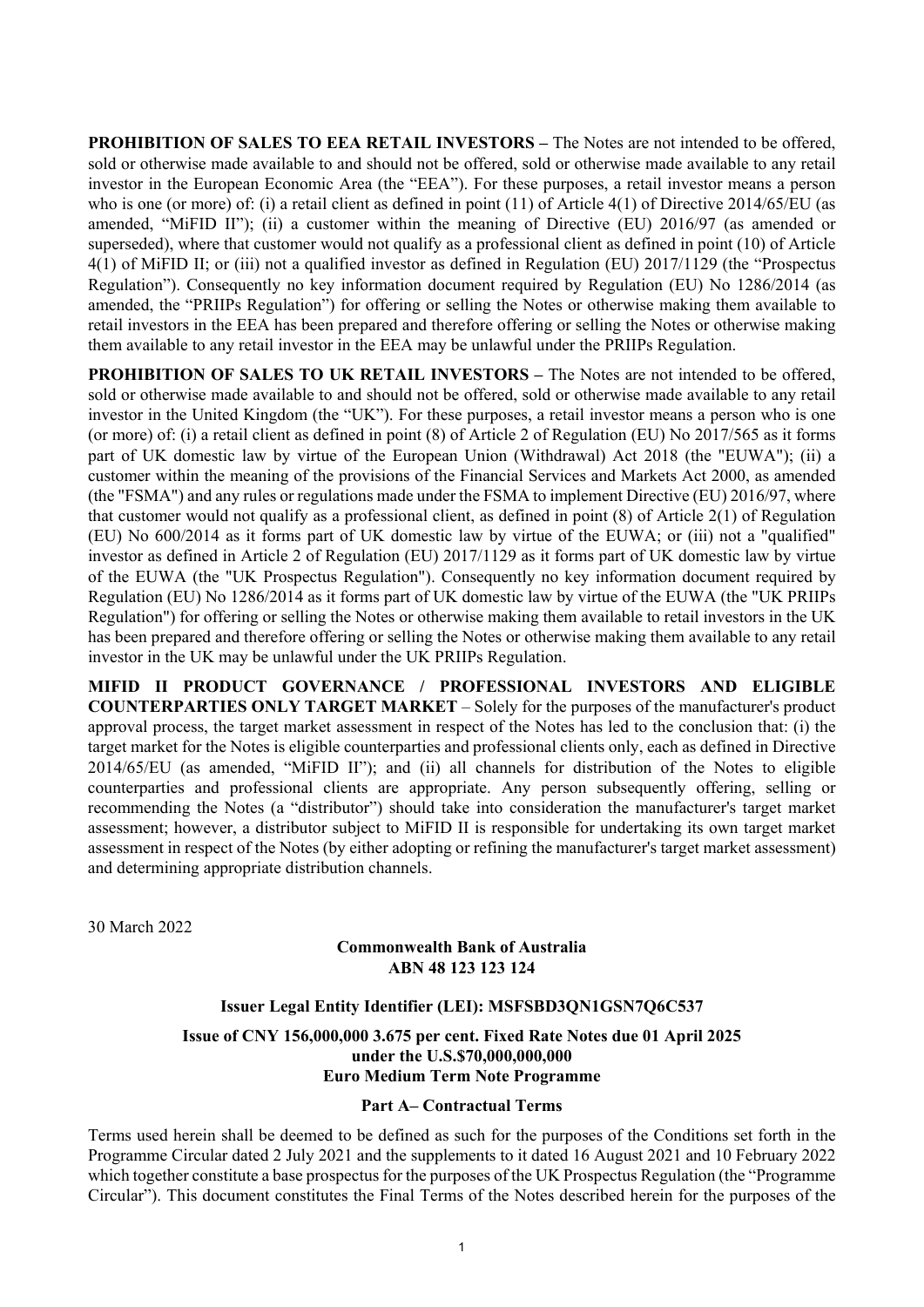UK Prospectus Regulation and must be read in conjunction with the Programme Circular in order to obtain all the relevant information. The Programme Circular has been published on the Issuer's website at: [https://www.commbank.com.au/about-us/investors/emtn-programme.html?ei=tl\\_emtn-programme.](https://www.commbank.com.au/about-us/investors/emtn-programme.html?ei=tl_emtn-programme)

<span id="page-1-0"></span>

| 1. | Issuer:                          |                                                                                                                            | Commonwealth Bank of Australia                                                                           |  |
|----|----------------------------------|----------------------------------------------------------------------------------------------------------------------------|----------------------------------------------------------------------------------------------------------|--|
| 2. | (i)                              | Series of which Notes are to be treated as<br>forming part:                                                                | 6458                                                                                                     |  |
|    | (ii)                             | Tranche Number:                                                                                                            | $\mathbf{1}$                                                                                             |  |
|    |                                  | (iii) Date on which the Notes will<br>be<br>consolidated and form a single Series:                                         | Not Applicable                                                                                           |  |
| 3. |                                  | Specified Currency or Currencies:                                                                                          | Offshore Chinese Yuan Renminbi ("CNY")                                                                   |  |
| 4. | <b>Aggregate Nominal Amount:</b> |                                                                                                                            |                                                                                                          |  |
|    | (i)                              | Series:                                                                                                                    | CNY 156,000,000                                                                                          |  |
|    | (ii)                             | Tranche:                                                                                                                   | CNY 156,000,000                                                                                          |  |
| 5. | <b>Issue Price:</b>              |                                                                                                                            | 100 per cent. of the Aggregate Nominal Amount                                                            |  |
| 6. | (i)                              | Specified Denominations:                                                                                                   | CNY 1,000,000                                                                                            |  |
|    |                                  | (ii) Calculation<br>Amount<br>(in<br>relation<br>to<br>calculation of interest on Notes in global<br>form see Conditions): | Specified Denomination                                                                                   |  |
| 7. | (i)                              | Issue Date:                                                                                                                | 01 April 2022                                                                                            |  |
|    |                                  | (ii) Interest Commencement Date:                                                                                           | <b>Issue Date</b>                                                                                        |  |
| 8. |                                  | <b>Maturity Date:</b>                                                                                                      | 01 April 2025                                                                                            |  |
| 9. | <b>Interest Basis:</b>           |                                                                                                                            | 3.675 per cent. Fixed Rate<br>(see paragraph 13 below)                                                   |  |
|    | 10. Redemption/Payment Basis:    |                                                                                                                            | Redemption at par                                                                                        |  |
|    |                                  | 11. Change of Interest Basis:                                                                                              | Not Applicable                                                                                           |  |
|    | 12. Put/Call Options:            |                                                                                                                            | Not Applicable                                                                                           |  |
|    |                                  | PROVISIONS RELATING TO INTEREST (IF ANY) PAYABLE                                                                           |                                                                                                          |  |
|    | 13. Fixed Rate Note Provisions   |                                                                                                                            | Applicable                                                                                               |  |
|    | (i)                              | Rate of Interest:                                                                                                          | 3.675 per cent. per annum payable annually in arrear                                                     |  |
|    | (ii)                             | (A) Interest Payment Date(s):                                                                                              | Annually, on 01 April in each year, commencing on<br>01 April 2023 up to and including the Maturity Date |  |
|    |                                  | (B) Fixed Interest Periods:                                                                                                | Unadjusted                                                                                               |  |
|    |                                  | (iii) Fixed Coupon Amount(s) for Notes in<br>definitive form (and in relation to Notes in<br>global form see Conditions):  | Not Applicable                                                                                           |  |
|    |                                  | (iv) Business Day Convention:                                                                                              | Not Applicable                                                                                           |  |
|    | (v)                              | Additional Business Centre(s):                                                                                             | Not Applicable                                                                                           |  |
|    |                                  | (vi) Calculation to be on a Calculation Amount<br>Basis:                                                                   | Not Applicable                                                                                           |  |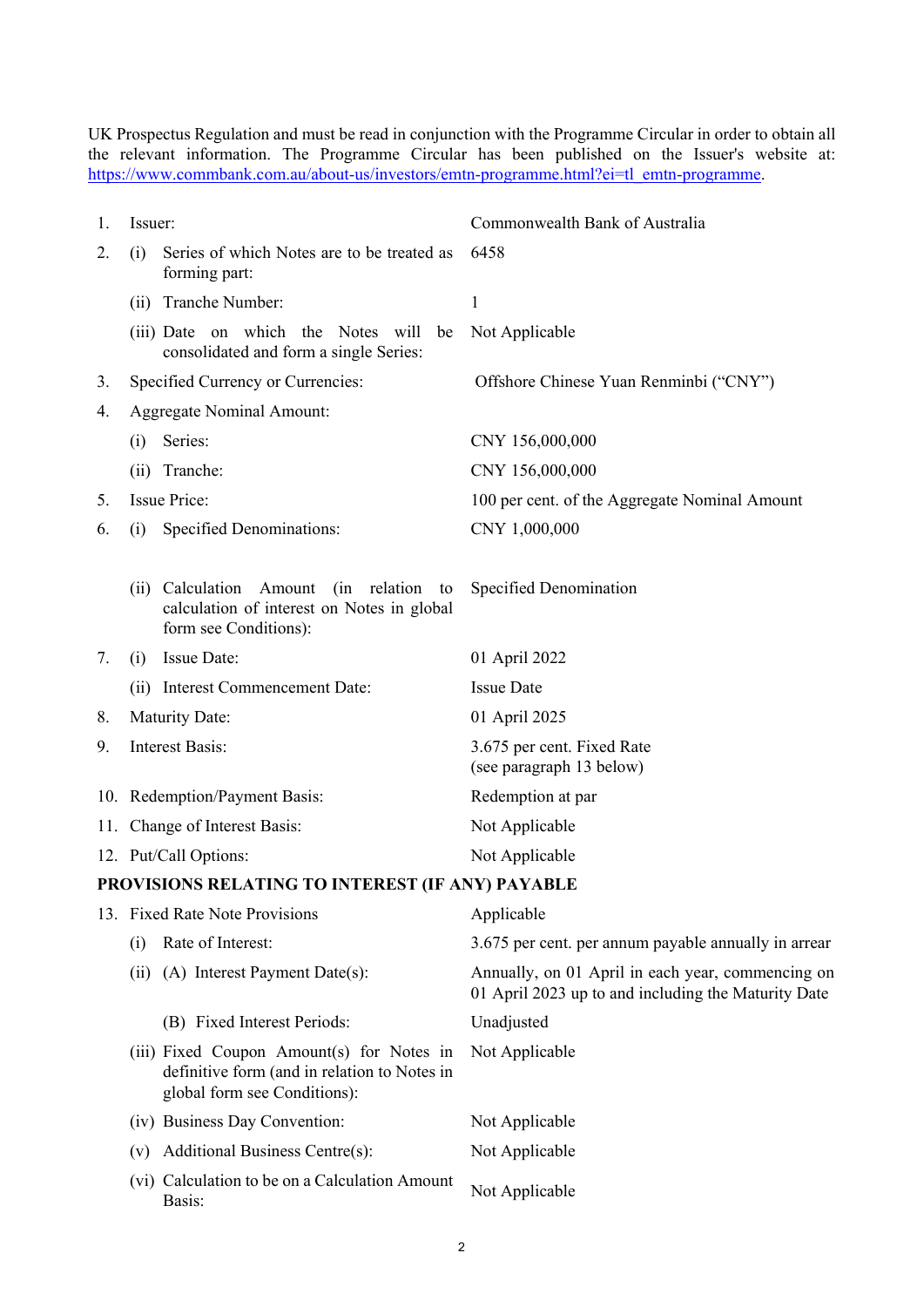| (vii) Broken Amount(s) for Notes in definitive<br>form (and in relation to Notes in global<br>form see Conditions): | Not Applicable                                                                                                                                                               |
|---------------------------------------------------------------------------------------------------------------------|------------------------------------------------------------------------------------------------------------------------------------------------------------------------------|
| Day Count Fraction:<br>(viii)                                                                                       | ACT/365(Fixed), unadjusted                                                                                                                                                   |
| $(ix)$ Determination Date(s):                                                                                       | Not Applicable                                                                                                                                                               |
| 14. Floating Rate Note Provisions                                                                                   | Not Applicable                                                                                                                                                               |
| 15. Zero Coupon Note Provisions                                                                                     | Not Applicable                                                                                                                                                               |
| PROVISIONS RELATING TO REDEMPTION                                                                                   |                                                                                                                                                                              |
| 16. Issuer Call:                                                                                                    | Not Applicable                                                                                                                                                               |
| 17. Investor Put:                                                                                                   | Not Applicable                                                                                                                                                               |
| 18. Final Redemption Amount:                                                                                        | 100 per cent. per Calculation Amount                                                                                                                                         |
| 19. Early Redemption<br>Amount<br>payable<br>on<br>redemption for taxation reasons or on event of<br>default:       | Condition $6(f)$ shall apply                                                                                                                                                 |
| <b>GENERAL PROVISIONS APPLICABLE TO THE NOTES</b>                                                                   |                                                                                                                                                                              |
| 20. Form of Notes:                                                                                                  | <b>Bearer Notes:</b><br>Temporary Bearer Global Note exchangeable for a<br>Permanent Bearer Global Note which is exchangeable<br>for Definitive Notes upon an Exchange Event |
| 21. Payment Business Day Convention                                                                                 | Modified Following Business Day Convention                                                                                                                                   |
| 22. Additional Financial Centre(s):                                                                                 | Hong Kong, London, New York and Sydney                                                                                                                                       |
| 23. Talons for future Coupons to be attached to<br>Definitive Notes:                                                | No.                                                                                                                                                                          |
| PROVISIONS APPLICABLE TO RMB NOTES                                                                                  |                                                                                                                                                                              |
| 24. RMB Currency Event:                                                                                             | Not Applicable                                                                                                                                                               |
| 25. Spot Rate (if different from that set out in<br>Condition 7(1)):                                                | Not Applicable                                                                                                                                                               |
| 26. Party responsible for calculating the Spot Rate:                                                                | Not Applicable                                                                                                                                                               |

- 27. Relevant Currency (if different from that in Not Applicable
- Condition 7(l))): 28. RMB Settlement Centre(s): Not Applicable **DISTRIBUTION**
- 29. Additional selling restrictions: Not Applicable

Signed on behalf of **Commonwealth Bank of Australia:**

By:……………………………………….

Title: Senior Manager

Duly authorised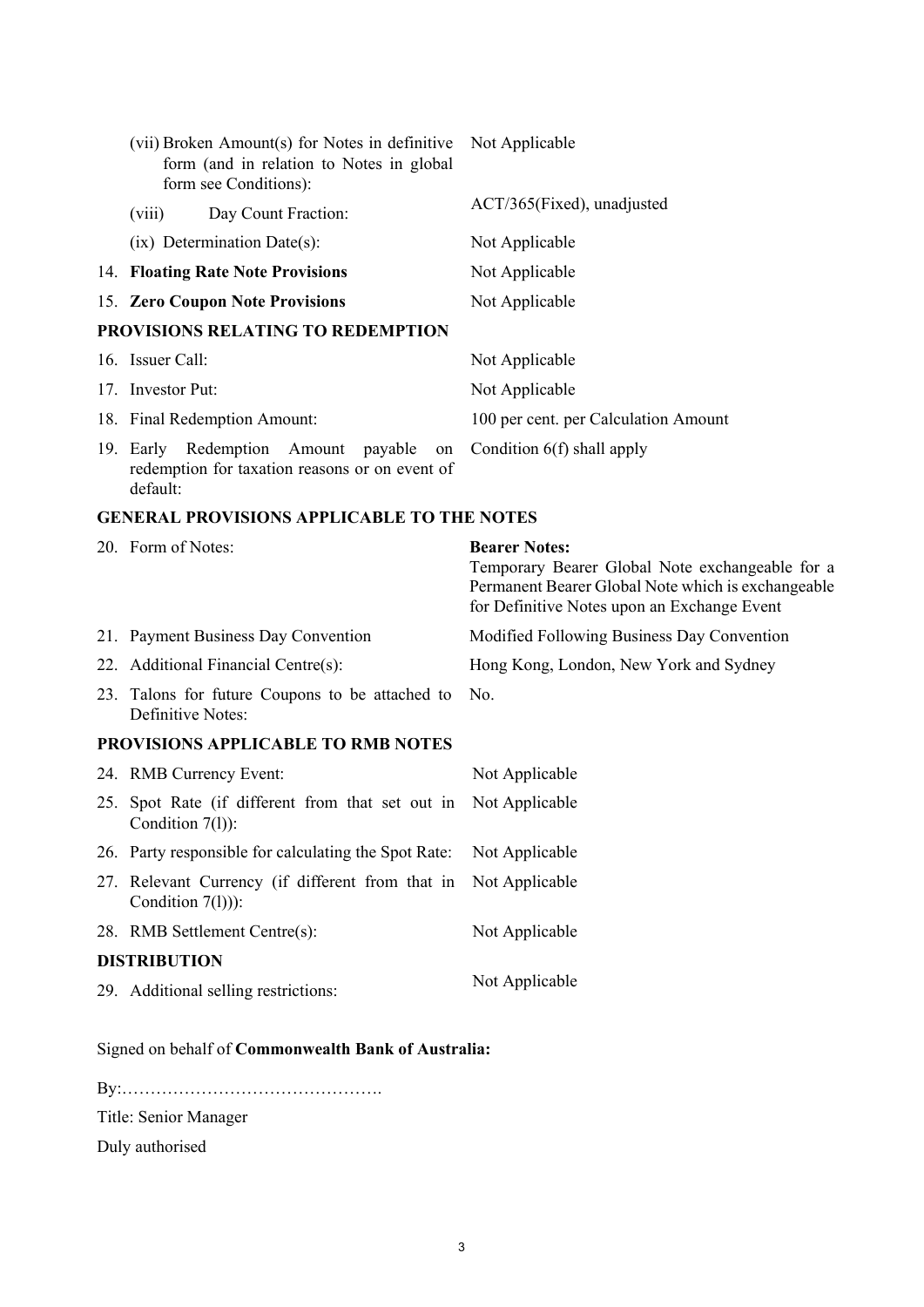### **Part B– Other Information**

## **1. LISTING AND ADMISSION TO TRADING**

|          | Listing and admission to trading:<br>(1)                                    | Application is expected to be made by the Issuer (or<br>on its behalf) for the Notes to be admitted to trading<br>on the London Stock Exchange's main market and,<br>to be listed on the Official List of the FCA with effect<br>from the Issue Date. |
|----------|-----------------------------------------------------------------------------|-------------------------------------------------------------------------------------------------------------------------------------------------------------------------------------------------------------------------------------------------------|
|          | (ii) Estimate of total expenses related to GBP 500<br>admission to trading: |                                                                                                                                                                                                                                                       |
| 2.       | <b>RATINGS</b>                                                              |                                                                                                                                                                                                                                                       |
| Ratings: |                                                                             | The Notes to be issued are expected to be rated:                                                                                                                                                                                                      |

Standard & Poor's (Australia) Pty. Ltd.: AA-

#### **3. REASONS FOR THE OFFER AND ESTIMATED NET PROCEEDS**

- (i) Reasons for the offer: See "Use of Proceeds" in the Programme Circular
- (ii) Estimated net proceeds: CNY 156,000,000

#### **4. INTERESTS OF NATURAL AND LEGAL PERSONS INVOLVED IN THE ISSUE**

Save for any fees payable to Societe Generale (the "Dealer"), so far as the Issuer is aware, no person involved in the issue of the Notes has an interest material to the offer. The Dealer and their affiliates have engaged, and may in the future engage, in investment banking and/or commercial banking transactions with, and may perform other services for, the Issuer and its affiliates in the ordinary course of business.

**5. YIELD** 

|    | Indication of Yield:                           | 3.675 per cent. per annum                                                                                                                                                                                                                   |
|----|------------------------------------------------|---------------------------------------------------------------------------------------------------------------------------------------------------------------------------------------------------------------------------------------------|
|    |                                                | The yield is calculated at the Issue Date on the basis<br>of the Issue Price. It is not an indication of future<br>yield.                                                                                                                   |
| 6. | <b>OPERATIONAL INFORMATION</b><br>ISIN:<br>(i) | XS2463927223                                                                                                                                                                                                                                |
|    | Common Code:<br>(ii)                           | 246392722                                                                                                                                                                                                                                   |
|    | (iii) CFI Code:                                | DTFXFB, as updated, as set out on the website of the<br>Association of National Numbering Agencies<br>(ANNA) or alternatively sourced from<br>the<br>responsible National Numbering Agency<br>that<br>assigned the ISIN                     |
|    | $(iv)$ FISN:                                   | COMMNW.BK(AU)/3.675 MTN 20250401, as<br>updated, as set out on the website of the Association<br>of National Numbering Agencies (ANNA) or<br>alternatively sourced from the responsible National<br>Numbering Agency that assigned the ISIN |
|    | <b>CMU</b> Instrument Number:<br>(v)           | Not Applicable                                                                                                                                                                                                                              |